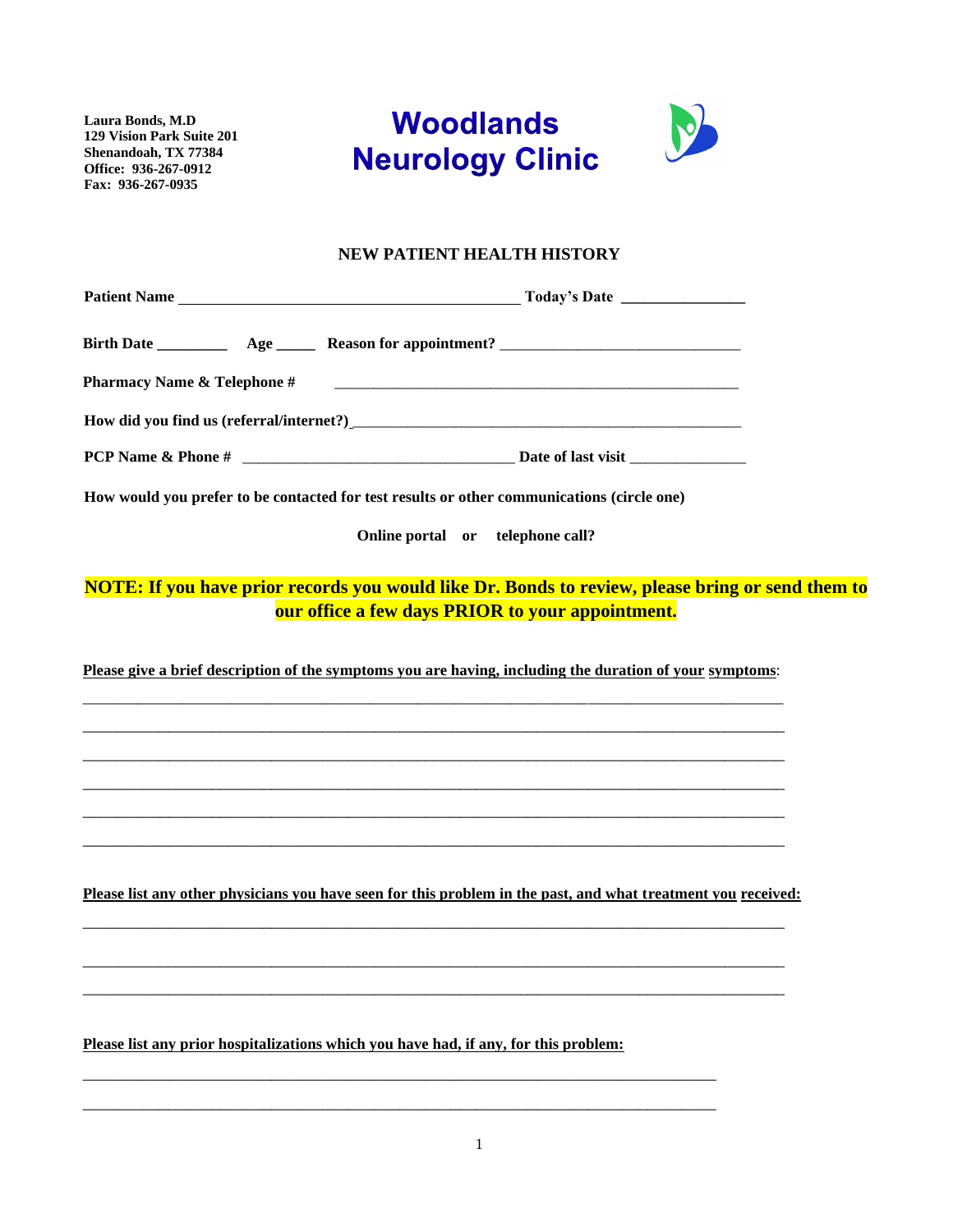### **Past Medial History:**

Please list ALL medical problems

**Past Surgical History** 

Please list any previous major surgeries and dates of operations:

\_\_\_\_\_\_\_\_\_\_\_\_\_\_\_\_\_\_\_\_\_\_\_\_\_\_\_\_\_\_\_\_\_\_\_\_\_\_\_\_\_

\_\_\_\_\_\_\_\_\_\_\_\_\_\_\_\_\_\_\_\_\_\_\_\_\_\_\_\_\_\_\_\_\_\_\_\_\_\_\_\_\_ \_\_\_\_\_\_\_\_\_\_\_\_\_\_\_\_\_\_\_\_\_\_\_\_\_\_\_\_\_\_\_\_\_\_\_\_\_\_\_\_\_ \_\_\_\_\_\_\_\_\_\_\_\_\_\_\_\_\_\_\_\_\_\_\_\_\_\_\_\_\_\_\_\_\_\_\_\_\_\_\_\_\_ \_\_\_\_\_\_\_\_\_\_\_\_\_\_\_\_\_\_\_\_\_\_\_\_\_\_\_\_\_\_\_\_\_\_\_\_\_\_\_\_\_

\_\_\_\_\_\_\_\_\_\_\_\_\_\_\_\_\_\_\_\_\_\_\_\_\_\_\_\_\_\_\_\_\_\_\_\_\_\_\_\_\_

Type of Surgery Year of Surgery \_\_\_\_\_\_\_\_\_\_\_\_\_\_\_\_\_\_\_\_\_\_\_\_\_\_\_\_\_\_\_\_\_\_\_\_\_\_\_\_\_\_\_\_\_\_ \_\_\_\_\_\_\_\_\_\_\_\_\_\_\_ \_\_\_\_\_\_\_\_\_\_\_\_\_\_\_\_\_\_\_\_\_\_\_\_\_\_\_\_\_\_\_\_\_\_\_\_\_\_\_\_\_\_\_\_\_\_ \_\_\_\_\_\_\_\_\_\_\_\_\_\_\_ \_\_\_\_\_\_\_\_\_\_\_\_\_\_\_\_\_\_\_\_\_\_\_\_\_\_\_\_\_\_\_\_\_\_\_\_\_\_\_\_\_\_\_\_\_\_ \_\_\_\_\_\_\_\_\_\_\_\_\_\_\_ \_\_\_\_\_\_\_\_\_\_\_\_\_\_\_\_\_\_\_\_\_\_\_\_\_\_\_\_\_\_\_\_\_\_\_\_\_\_\_\_\_\_\_\_\_\_ \_\_\_\_\_\_\_\_\_\_\_\_\_\_\_

\_\_\_\_\_\_\_\_\_\_\_\_\_\_\_\_\_\_\_\_\_\_\_\_\_\_\_\_\_\_\_\_\_ \_\_\_\_\_\_\_\_\_\_\_\_\_\_\_\_\_\_\_\_\_\_\_\_\_\_\_\_\_\_\_\_\_\_\_\_ \_\_\_\_\_\_\_\_\_\_\_\_\_\_\_\_\_\_\_\_\_\_\_\_\_\_\_\_\_\_\_\_\_ \_\_\_\_\_\_\_\_\_\_\_\_\_\_\_\_\_\_\_\_\_\_\_\_\_\_\_\_\_\_\_\_\_\_\_\_ \_\_\_\_\_\_\_\_\_\_\_\_\_\_\_\_\_\_\_\_\_\_\_\_\_\_\_\_\_\_\_\_\_ \_\_\_\_\_\_\_\_\_\_\_\_\_\_\_\_\_\_\_\_\_\_\_\_\_\_\_\_\_\_\_\_\_\_\_\_

### **Allergies**

Please list any drug allergies and any type of allergic reaction that you may have:

Drug Reaction(s)

**Medications -** Please list all current medications

| Name of medication | Dosage (strength) | Number of times per day | Problem it was prescribed for |  |
|--------------------|-------------------|-------------------------|-------------------------------|--|
|                    |                   |                         |                               |  |
|                    |                   |                         |                               |  |
|                    |                   |                         |                               |  |
|                    |                   |                         |                               |  |
|                    |                   |                         |                               |  |
|                    |                   |                         |                               |  |
|                    |                   |                         |                               |  |
|                    |                   |                         |                               |  |
|                    |                   |                         |                               |  |
|                    |                   |                         |                               |  |
|                    |                   |                         |                               |  |
|                    |                   |                         |                               |  |
|                    |                   |                         |                               |  |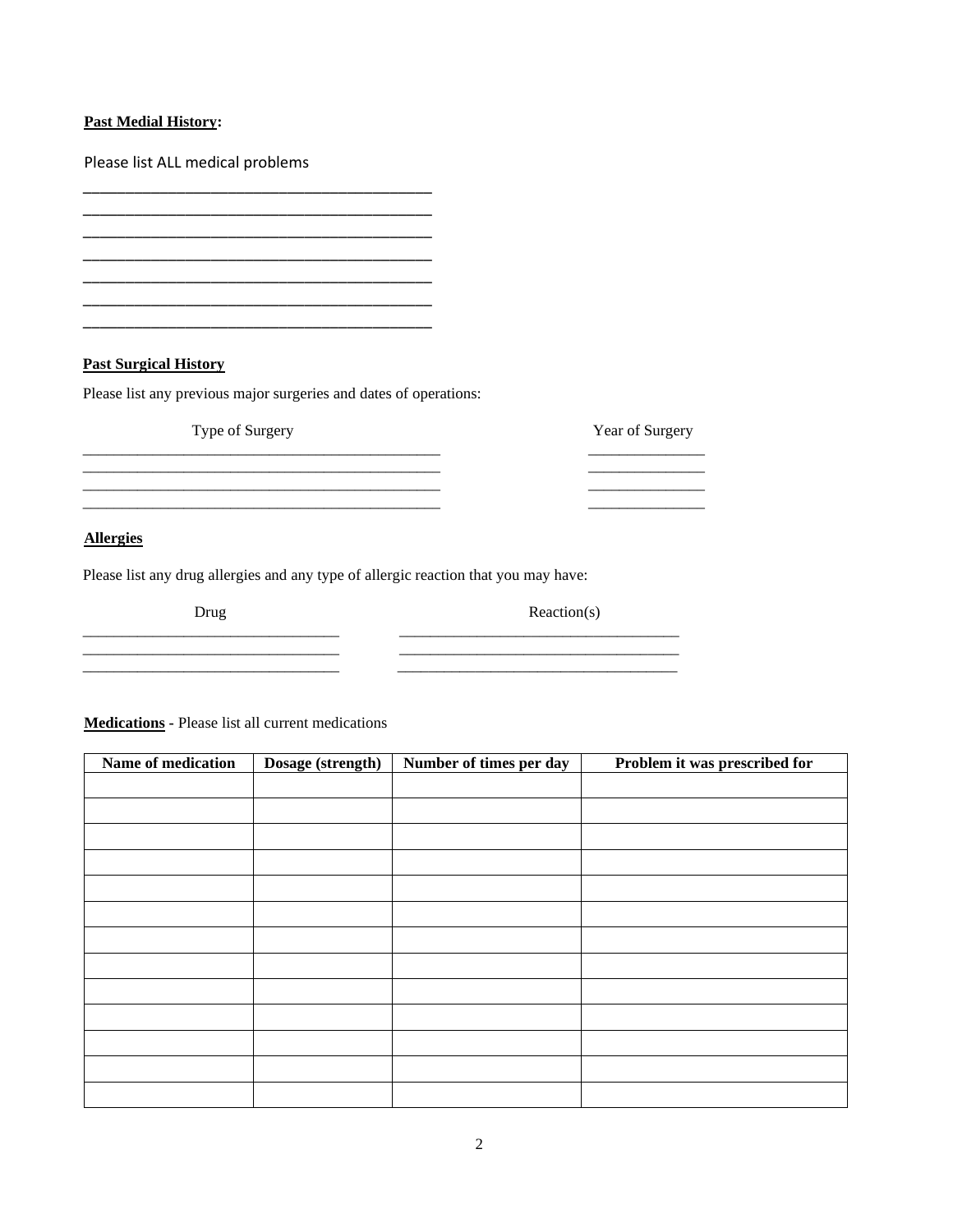## **Family History:**

Are you adopted? Yes or No

What illnesses, if any tend to run in your family? (please list EVEN if your parents are deceased)

|                                        | Age | <b>Health Problems</b> |  |           |                                                                          |  |
|----------------------------------------|-----|------------------------|--|-----------|--------------------------------------------------------------------------|--|
| Father                                 |     |                        |  |           |                                                                          |  |
| Mother                                 |     |                        |  |           |                                                                          |  |
| Siblings                               |     |                        |  |           |                                                                          |  |
|                                        |     |                        |  |           |                                                                          |  |
| Children                               |     |                        |  |           |                                                                          |  |
|                                        |     |                        |  |           |                                                                          |  |
|                                        |     |                        |  |           |                                                                          |  |
|                                        |     |                        |  |           |                                                                          |  |
| <b>Social History</b>                  |     |                        |  |           |                                                                          |  |
|                                        |     |                        |  |           |                                                                          |  |
| Dominant hand: Right Left Ambidextrous |     |                        |  |           |                                                                          |  |
|                                        |     |                        |  |           |                                                                          |  |
|                                        |     |                        |  |           |                                                                          |  |
| Average hours of sleep per night       |     |                        |  |           |                                                                          |  |
|                                        |     |                        |  |           |                                                                          |  |
|                                        |     |                        |  |           | Marital Status: Single______ Married______ Divorced______ Widowed ______ |  |
|                                        |     |                        |  |           |                                                                          |  |
| <b>Health Habits</b>                   |     |                        |  |           |                                                                          |  |
|                                        |     | Amount                 |  | Frequency |                                                                          |  |
| Caffeine<br>$\Box$                     |     |                        |  |           |                                                                          |  |
| Tobacco<br>$\Box$                      |     |                        |  |           |                                                                          |  |
| Alcohol<br>$\Box$                      |     |                        |  |           |                                                                          |  |
| Other<br>$\Box$                        |     |                        |  |           |                                                                          |  |